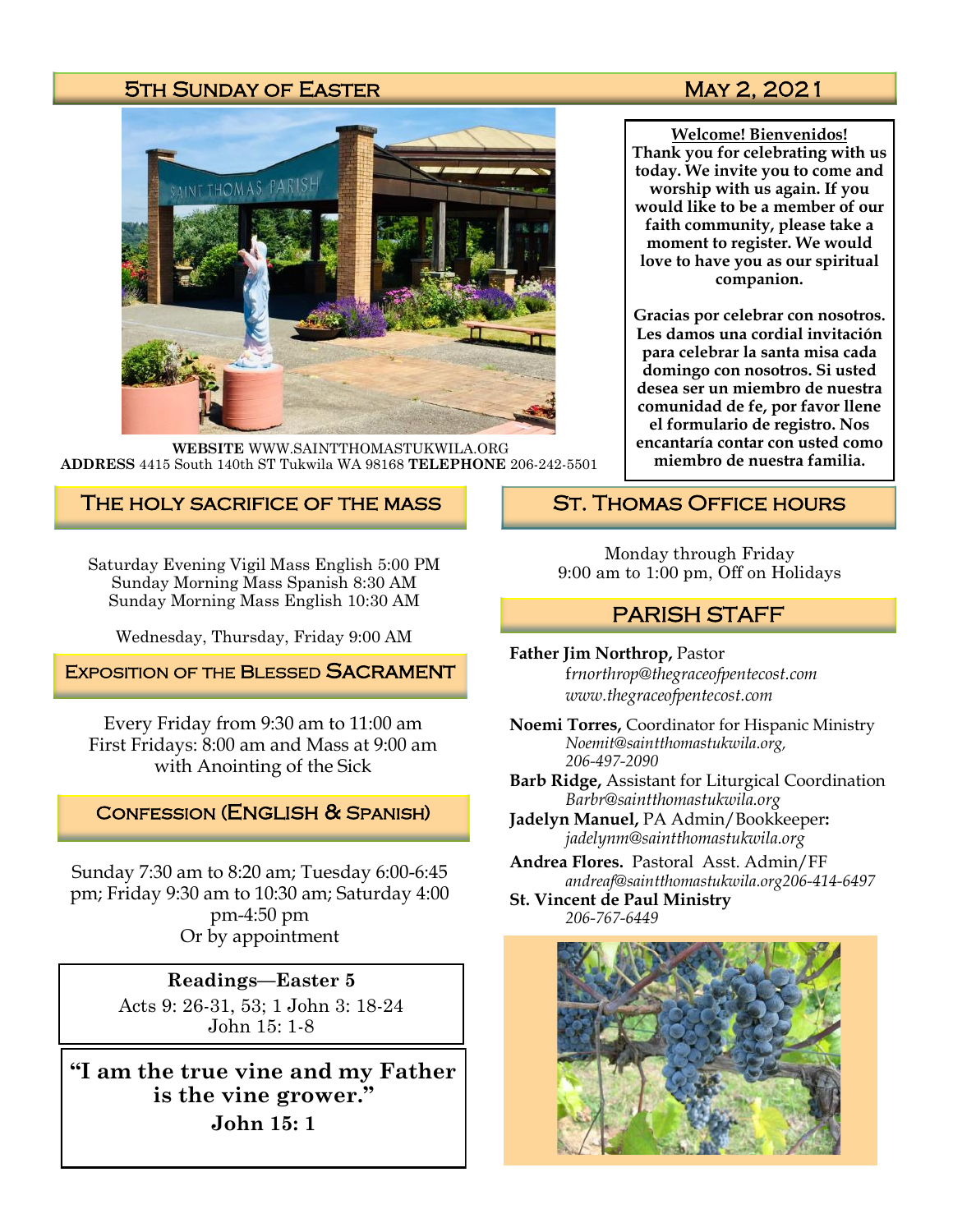# SPECIAL EVENTS

Do you have friends or neighbors who need help?

The Society of St. Vincent de Paul of Seattle/King County is here for that very reason.

Call the St. Vincent de Paul helpline at 206-767-6449

Also you can volunteer for our St. Thomas SVDP Conference. Call the parish office for more information.



Andrea Flores is retiring at the end of August. We are posting the position of Faith Formation Coordinator to handle the English side of teaching the faith, coordinating the programs

already in place, and also doing part of the teaching. The position will be 10 hours per week beginning July 1 and increases to 15- 20 hours per week beginning September 1. We envision the time commitment as Monday and Tuesday evenings plus part of the weekend . If you are interested in finding out more, we invite you to call Andrea Flores at 206-414-6497.

#### FINANCIAL STEWARDSHIP AT St. Thomas

| Saturday/Sabado 5 pm Mass                                        | \$1,232.00  |
|------------------------------------------------------------------|-------------|
| Sunday/Domingo 9 am Mass                                         | \$1,278.00  |
| <b>Weekly Online Stewardship (April 3)</b>                       | \$2,276.00  |
| Maintenance Fund/Fondo de Mantenimiento                          | \$740.00    |
| <b>Total Donation/Donación Total</b>                             | \$5,526.00  |
| <b>Annual Catholic Appeal Goal</b>                               | \$29,539.00 |
| Received so far: donations count pending<br><b>BALANCE OWING</b> | \$29,539.00 |

#### **The stewardship report above is from April 24 & 25.**



## **FOR MASS INTENTIONS PLEASE CALL THE OFFICE**

We are now in our third week of the Annual Catholic Appeal Campaign. Our goal is \$29,539. Please fill out a pledge envelope today or donate online. The web address is on the pledge envelopes in the bulletins. Any funds raised over that amount will return to St. Thomas to help in repairing and beautifying the social hall and the nursery area.

Under St. Thomas' patronage, our parish aspires to evangelize our world through the Beauty of our Liturgical worship; the Goodness of our lives empowered by the Holy Spirit and ordered towards holiness in community; and conforming our minds to the Truth of the Scriptures and Tradition.